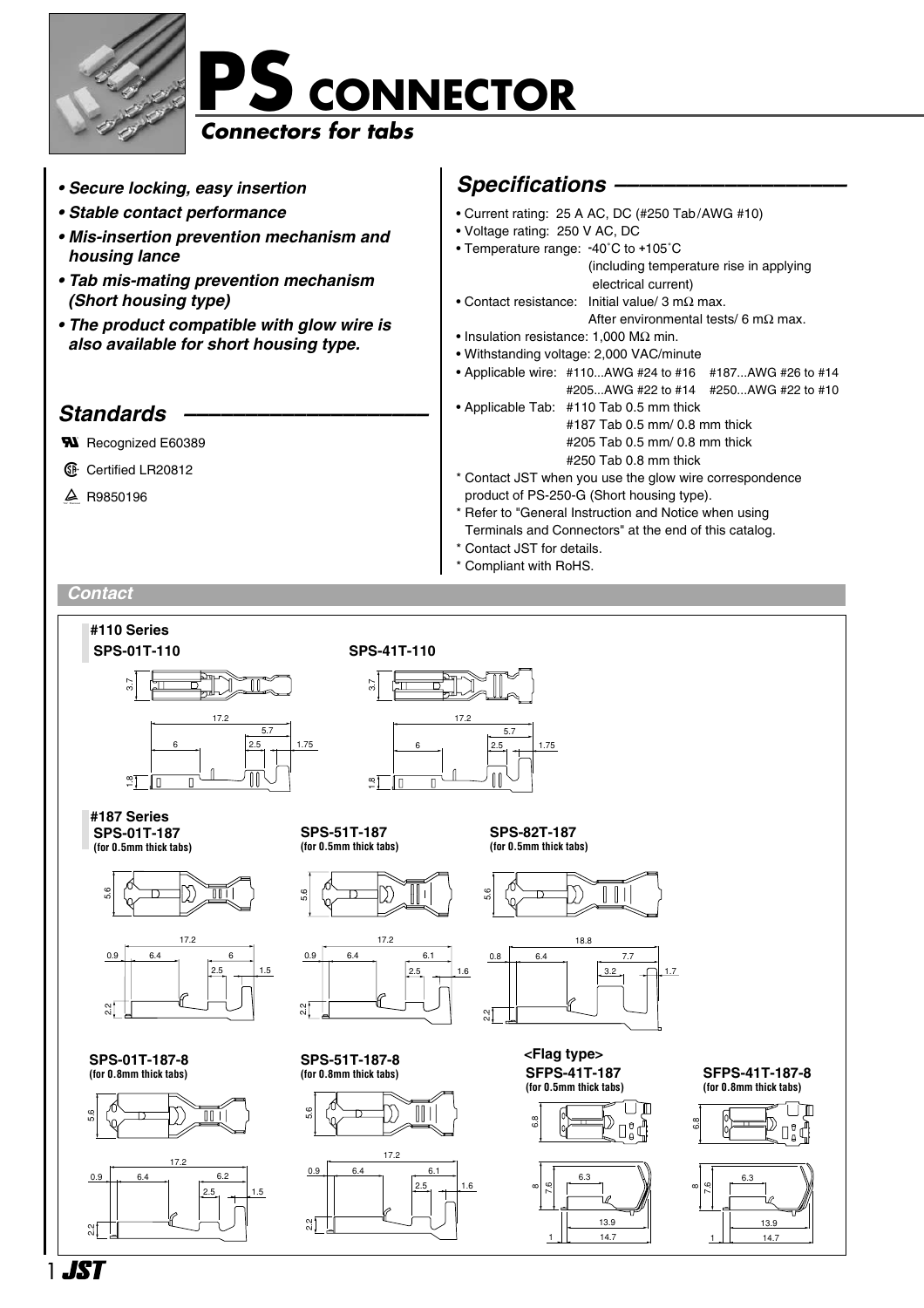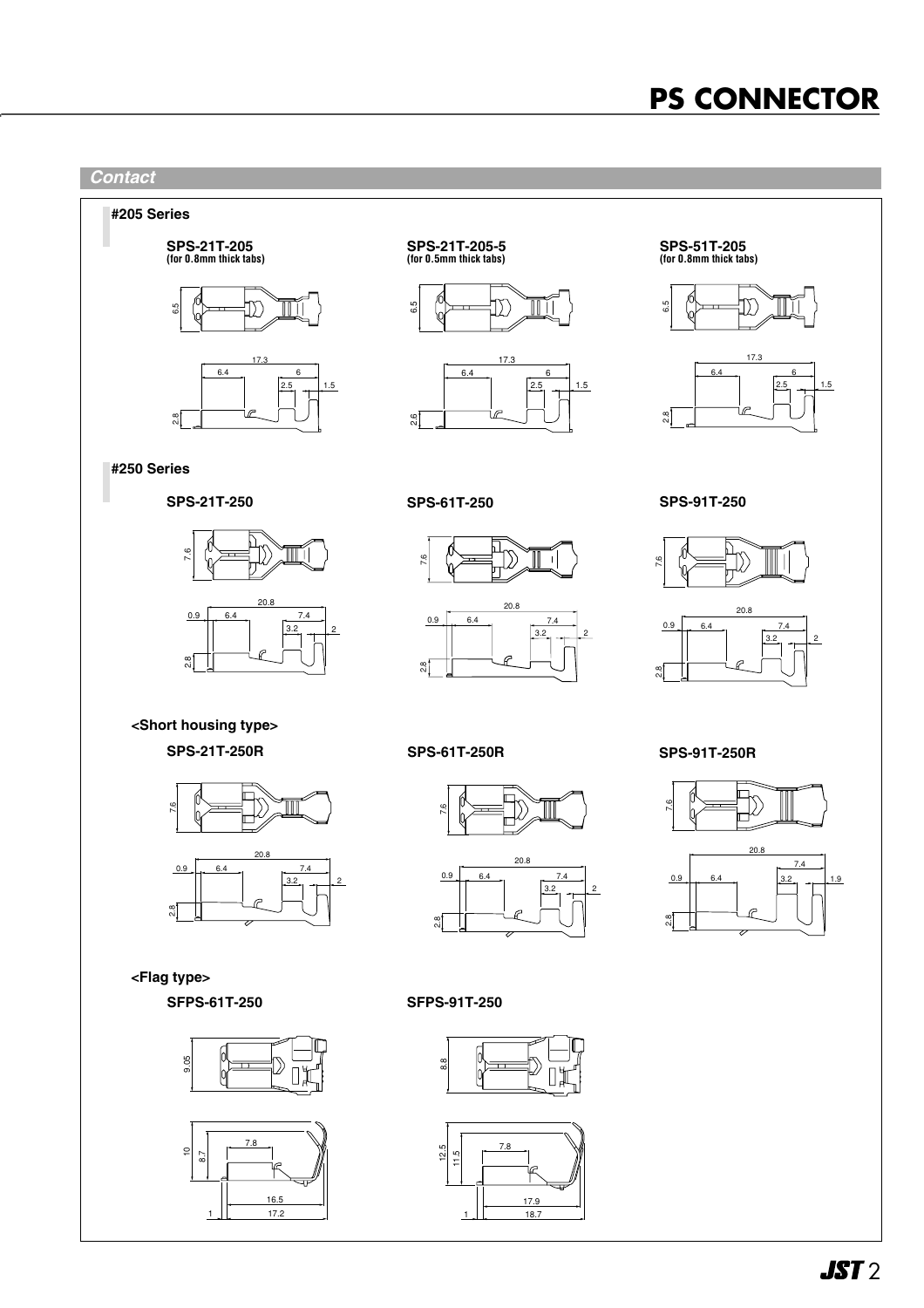*Contact*



|                                                                          | $^{6}$<br>0.9<br>2.8                   | 20.8<br>7.4<br>7.8<br>3.2<br>$\overline{c}$ | Z.<br>20.8<br>0.9<br>7.8<br>₽<br>$^\infty$<br>∾i | 7.4<br>3.2<br>$\overline{c}$ | N<br>20.8<br>7.8<br>7.4<br>0.9<br>3.2<br>$\overline{c}$<br>co'<br>Ν, |             |  |
|--------------------------------------------------------------------------|----------------------------------------|---------------------------------------------|--------------------------------------------------|------------------------------|----------------------------------------------------------------------|-------------|--|
|                                                                          | <b>Series</b>                          | Model No.                                   | Applicable wire<br>mm <sup>2</sup>               | AWG#                         | Insulation O.D.(mm)                                                  | Q'ty / reel |  |
|                                                                          |                                        | SPS-01T-110                                 | $0.21 - 0.5$                                     | $24 - 20$                    | $1.0 - 2.5$                                                          | 10,000      |  |
| #110                                                                     |                                        | SPS-41T-110                                 | $0.5 \sim 1.31$                                  | $20 - 16$                    | $1.9 - 3.4$                                                          | 10,000      |  |
|                                                                          | for<br>0.5 <sub>mm</sub><br>thick tabs | SPS-01T-187                                 | $0.13 - 0.5$                                     | $26 - 20$                    | $1.3 - 3.4$                                                          | 10,000      |  |
|                                                                          |                                        | SPS-51T-187                                 | $0.5 \sim 2.0$                                   | $20 - 14$                    | $1.9 - 3.6$                                                          | 7,500       |  |
| #187                                                                     |                                        | *SPS-82T-187                                | $0.75 + 0.75 \sim 1.25 + 1.25$                   | $18+18 \sim 16+16$           | $2.1 + 2.1 \sim 2.9 + 2.9$                                           | 3,500       |  |
|                                                                          | for                                    | SPS-01T-187-8                               | $0.13 - 0.5$                                     | $26 - 20$                    | $1.3 - 3.4$                                                          | 10,000      |  |
|                                                                          | 0.8 <sub>mm</sub><br>thick tabs        | SPS-51T-187-8                               | $0.5 \sim 2.0$                                   | $20 - 14$                    | $1.9 - 3.6$                                                          | 7,500       |  |
| #187 flag                                                                | for $0.5$ mm<br>thick tabs             | <b>SFPS-41T-187</b>                         | $0.3 \sim 1.25$                                  | $22 - 16$                    | $1.7 - 3.4$                                                          | 5,000       |  |
|                                                                          | for 0.8mm<br>thick tabs                | SFPS-41T-187-8                              | $0.3 \sim 1.31$                                  | $22 - 16$                    | $1.7 - 3.4$                                                          | 5,000       |  |
|                                                                          | for 0.8mm<br>thick tabs                | SPS-21T-205                                 | $0.3 \sim 0.75$                                  | $22 - 18$                    | $1.5 - 3.1$                                                          | 5,000       |  |
| #205                                                                     | for 0.5mm<br>thick tabs                | SPS-21T-205-5                               | $0.3 \sim 0.75$                                  | $22 - 18$                    | $1.5 - 3.1$                                                          | 5,000       |  |
|                                                                          | for 0.8mm<br>thick tabs                | SPS-51T-205                                 | $0.5 \sim 2.0$                                   | $20 - 14$                    | $1.9 - 3.6$                                                          | 5,000       |  |
| #250                                                                     |                                        | SPS-21T-250                                 | $0.3 \sim 0.75$                                  | $22 - 18$                    | $1.5 - 3.1$                                                          | 5,000       |  |
|                                                                          |                                        | <b>SPS-21T-250R</b>                         | $0.3 \sim 0.75$                                  | $22 - 18$                    | $1.5 - 3.1$                                                          | 3,500       |  |
|                                                                          |                                        | SPS-61T-250                                 | $0.75 - 2.0$                                     | $18 - 14$                    | $2.1 - 3.9$                                                          | 5,000       |  |
|                                                                          |                                        | <b>SPS-61T-250R</b>                         | $0.75 - 2.0$                                     | $18 - 14$                    | $2.1 - 3.9$                                                          | 3,500       |  |
|                                                                          |                                        | SPS-91T-250                                 | $2.0 \sim 5.5$                                   | $14 - 10$                    | $3.0 - 4.7$                                                          | 4,000       |  |
|                                                                          |                                        | <b>SPS-91T-250R</b>                         | $2.0 \sim 5.5$                                   | $14 - 10$                    | $3.0 - 4.7$                                                          | 3,500       |  |
| #250 flag                                                                |                                        | <b>SFPS-61T-250</b>                         | $0.75 - 2.0$                                     | $18 - 14$                    | $2.1 - 3.9$                                                          | 3.000       |  |
|                                                                          |                                        | SFPS-91T-250                                | $3.5 \sim 5.5$                                   | $12 - 10$                    | $4.0 - 5.2$                                                          | 2,000       |  |
| #250S                                                                    |                                        | <b>SPS-21T-250S</b>                         | $0.3 \sim 0.75$                                  | $22 - 18$                    | $1.5 - 3.1$                                                          | 5,000       |  |
|                                                                          |                                        | SPS-61T-250S                                | $0.75 - 2.0$                                     | $18 - 14$                    | $2.1 - 3.9$                                                          | 5,000       |  |
|                                                                          |                                        | SPS-91T-250S                                | $2.0 \sim 5.5$                                   | $14 - 10$                    | $3.0 - 4.7$                                                          | 4,000       |  |
| <b>Material and Finish</b>                                               |                                        |                                             |                                                  |                              |                                                                      |             |  |
| Brass, tin-plated (reflow treatment)                                     |                                        |                                             |                                                  |                              |                                                                      |             |  |
| <b>RoHS</b> compliance<br>Note: *Marked product is not CSA/TÜV approved. |                                        |                                             |                                                  |                              |                                                                      |             |  |

|                   | Crimping | Applicator       |                |                            |                     | Crimping |
|-------------------|----------|------------------|----------------|----------------------------|---------------------|----------|
| Contact           | machine  | Crimp applicator | <b>Dies</b>    | Crimp applicator with dies | Contact             | machine  |
| SPS-01T-110       |          | MK-L-SPS         | MK/SPS-01-110  | APLMK SPS01-110            | SPS-21T-250(S)      | AP-K2N   |
|                   |          |                  |                |                            |                     |          |
| SPS-41T-110       |          | MK-L-SPS         | MK/SPS-41-110  | APLMK SPS41-110            | <b>SPS-21T-250R</b> |          |
|                   |          |                  |                |                            |                     |          |
| SPS-01T-187(-8)   |          | MK-L-SPS         | MK/SPS-01-187  | APLMK SPS01-187            | SPS-61T-250(S)      |          |
|                   |          |                  |                |                            |                     |          |
| SPS-51T-187(-8)   |          | MK-L-SPS         | MK/SPS-51-187  | APLMK SPS51-187            | <b>SPS-61T-250R</b> |          |
|                   | AP-K2N   |                  |                |                            |                     |          |
| SPS-82T-187       |          | MK-L-SPS         | MK/SPS-82-187  | APLMK SPS82-187            | SPS-91T-250(S)      |          |
|                   |          |                  |                |                            |                     |          |
| SFPS-41T-187 (-8) |          | MKF-L-PS187      | MK/SFPS-41-187 | APL SFPS41-187             | <b>SPS-91T-250R</b> |          |
|                   |          |                  |                |                            |                     |          |
| SPS-21T-205 (-5)  |          | MK-L-SPS         | MK/SPS-21-205  | APLMK SPS21-205            | <b>SFPS-61T-250</b> |          |
|                   |          |                  |                |                            |                     |          |
| SPS-51T-205       |          | MK-L-SPS         | MK/SPS-51-205  | APLMK SPS51-205            | <b>SFPS-91T-250</b> |          |
|                   |          |                  |                |                            |                     |          |

|                        | Crimping | Applicator          |                |                                 |  |  |
|------------------------|----------|---------------------|----------------|---------------------------------|--|--|
| Contact                | machine  | Crimp applicator    | <b>Dies</b>    | Crimp applicator with dies      |  |  |
| SPS-21T-250(S)         | AP-K2N   | MK-L-SPS            | MK/SPS-21-250  | APLMK SPS21-250                 |  |  |
|                        |          |                     |                |                                 |  |  |
| <b>SPS-21T-250R</b>    |          | MK-L-SPS            |                | MK/SPS-21-250R APLMK SPS21-250R |  |  |
|                        |          |                     |                |                                 |  |  |
| <b>SPS-61T-250 (S)</b> |          | MK-L-SPS            | MK/SPS-61-250  | APLMK SPS61-250                 |  |  |
|                        |          |                     |                |                                 |  |  |
| <b>SPS-61T-250R</b>    |          | MK-L-SPS            |                | MK/SPS-61-250R APLMK SPS61-250R |  |  |
|                        |          |                     |                |                                 |  |  |
| SPS-91T-250(S)         |          | MK-L-SPS            | MK/SPS-91-250  | APLMK SPS91-250                 |  |  |
|                        |          |                     |                |                                 |  |  |
| <b>SPS-91T-250R</b>    |          | MK-L-SPS            |                | MK/SPS-91-250R APLMK SPS91-250R |  |  |
|                        |          |                     |                |                                 |  |  |
| SFPS-61T-250           |          | MKF-L-PS250         | MK/SFPS-61-250 | APL SFPS61-250                  |  |  |
|                        |          |                     |                |                                 |  |  |
| SFPS-91T-250           |          | <b>MKF-L-PS9250</b> | MK/SFPS-91-250 | APL SFPS91-250                  |  |  |
|                        |          |                     |                |                                 |  |  |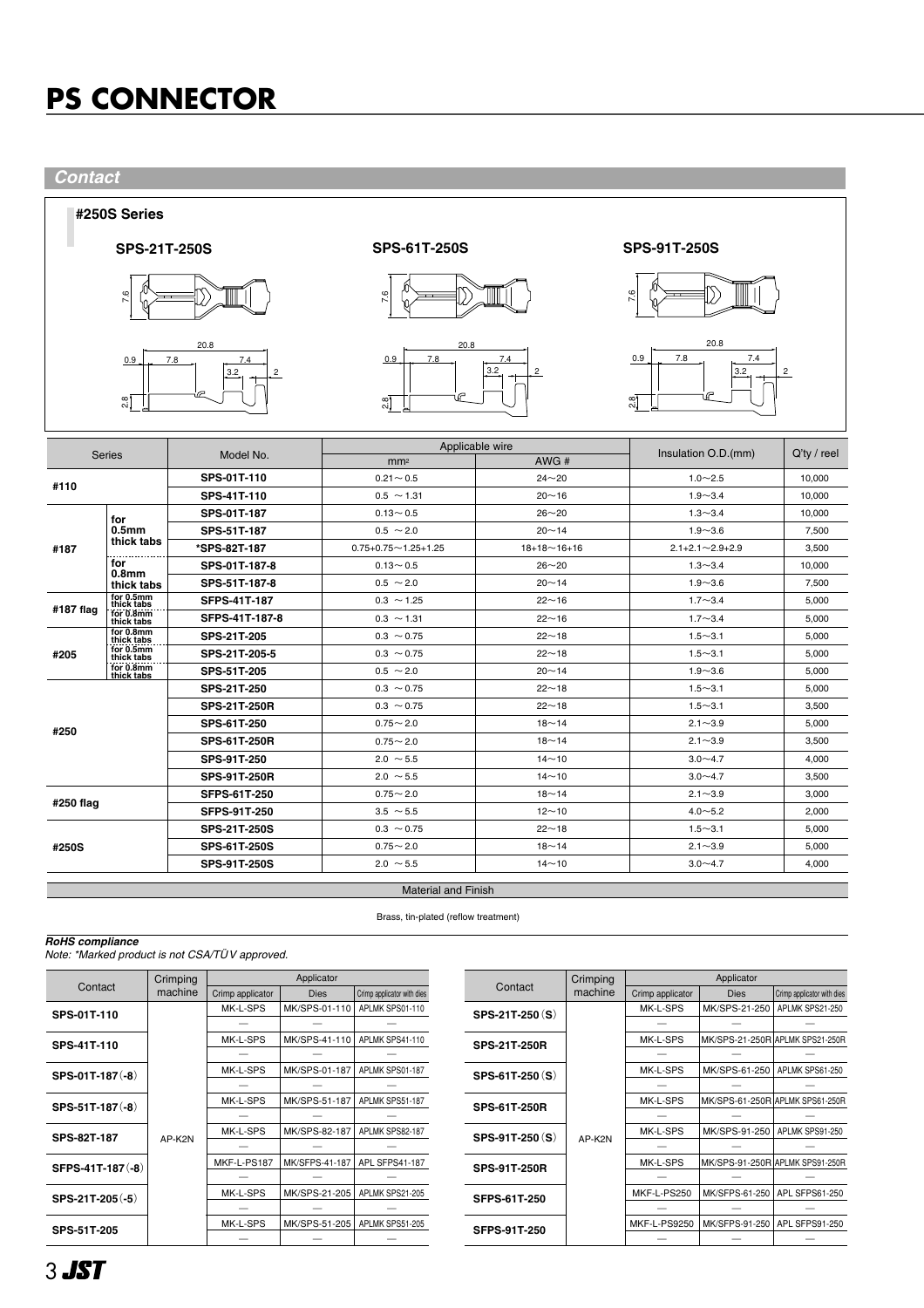

**JST** 4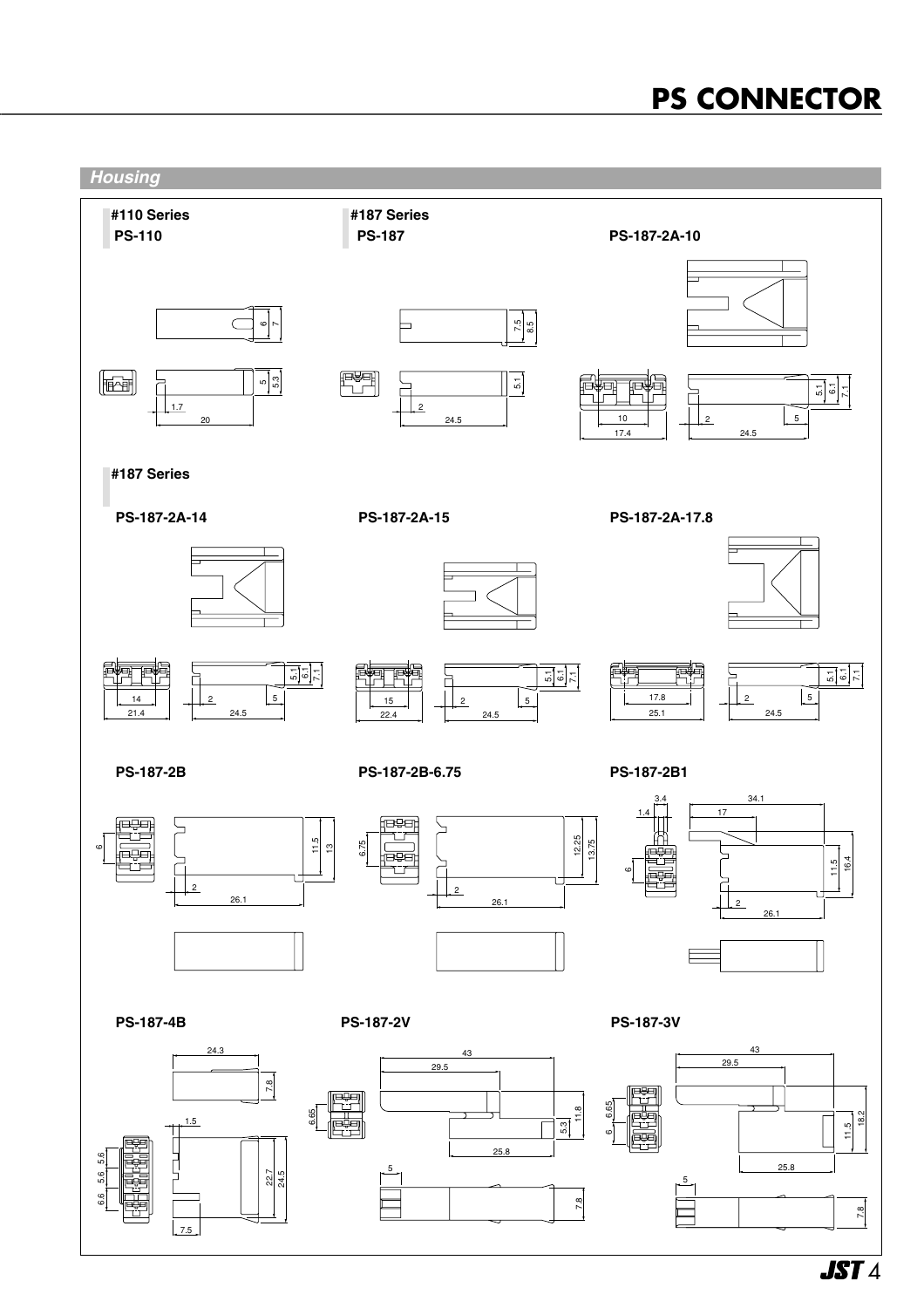

5 JST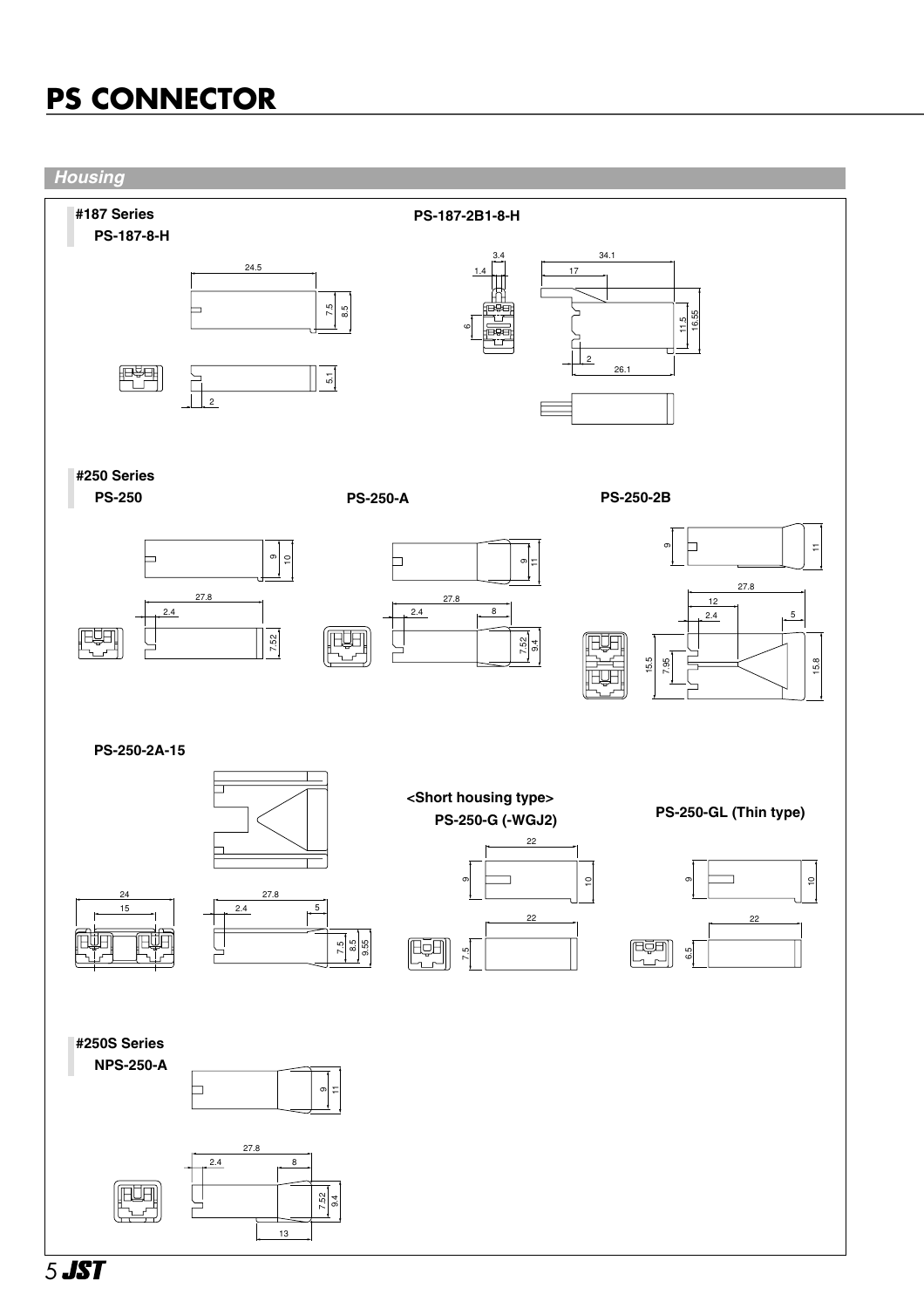

PA 66, UL94V-0, natural (white)

UL94V-0, gray <\*-marked housing...for 0.8mm thick tabs>

PA 6, UL94V-2, natural (white) (Compatible with glow wire)

*RoHS compliance*

*Note: FPS-187 and FPS-250 are UL recognized with File No. E55167 and CSA cirtified with File No. LR83372, but not TÜV approved.*